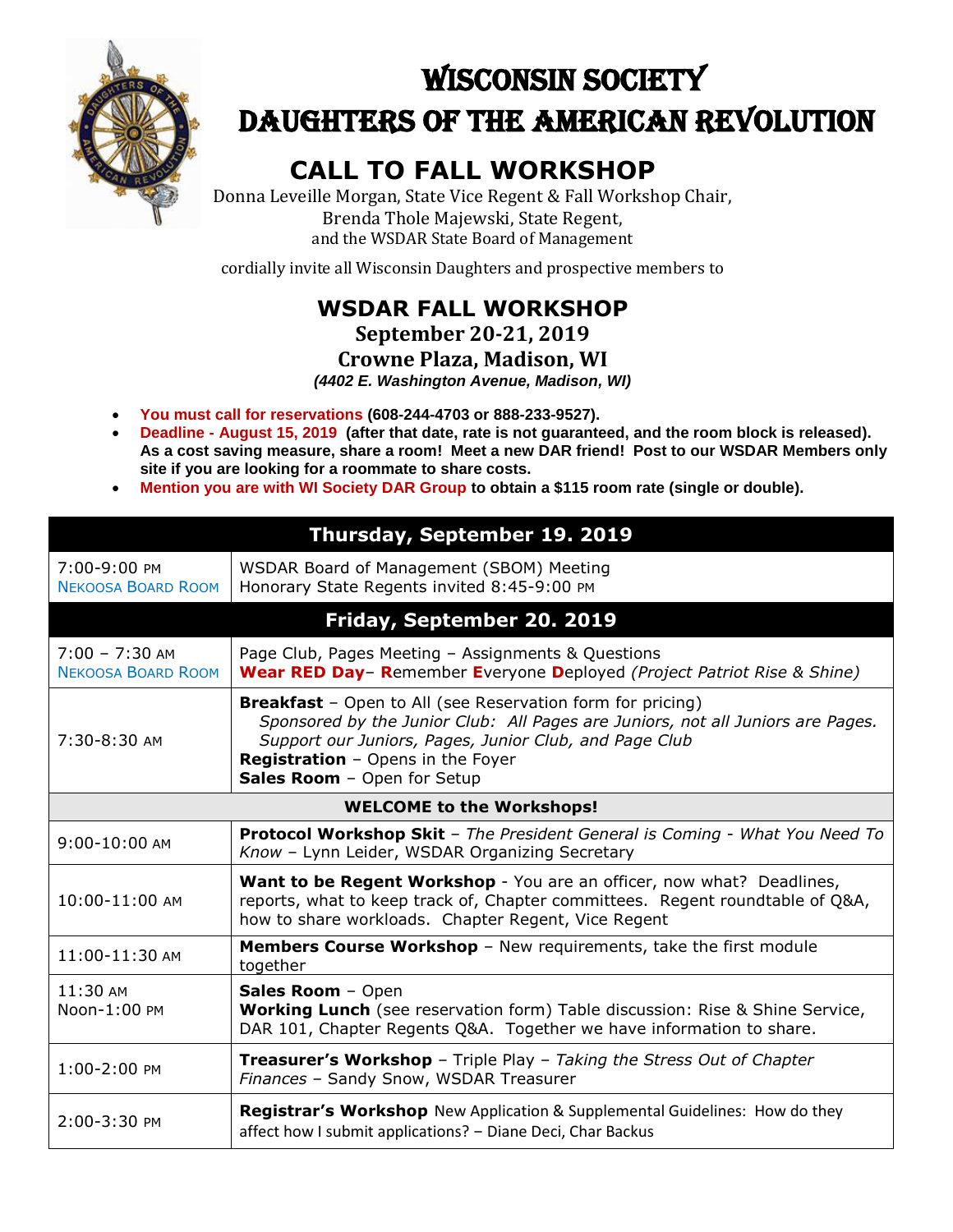| 3:30-4:00 PM                            | <b>What's New at FWSO</b><br>Introduction to Fort Winnebago's Executive Director, Jude Pultz                                                                                                                                                                                                                                                                                                               |  |  |
|-----------------------------------------|------------------------------------------------------------------------------------------------------------------------------------------------------------------------------------------------------------------------------------------------------------------------------------------------------------------------------------------------------------------------------------------------------------|--|--|
| 4:00-5:00 PM                            | WORKSHOPS (choose one)<br>Parliamentary Procedure - What you record, what you don't. - Robert Schuck<br><b>Our Legacy for C.A.R.</b> - Reuse, Recycle, Repurpose - Sandy Snow, Kate Ullman                                                                                                                                                                                                                 |  |  |
| 5:30-6:30 PM                            | "Clinking for Chinking" Reception (benefit FWSQ's chinking project)<br>Buy your glass and then raise a toast to our WSDAR/FWSQ Chinking and logging<br>project before heading to the hotel bar pre-dinner - meet our FWSQ Director                                                                                                                                                                         |  |  |
| 6:30-8:00 PM                            | <b>Fall Workshop Dinner</b><br>Program: Society, DAR, & Scandal - Deborah Patel                                                                                                                                                                                                                                                                                                                            |  |  |
| 8:00-8:30 PM<br><b>HOSPITALITY ROOM</b> | <b>State Chairman's Club</b> - I'm a Committee Chair - Now What?<br>A Workshop for State and Chapter Committee Chairs                                                                                                                                                                                                                                                                                      |  |  |
| 8:30-10:00 PM                           | <b>WSDAR Hospitality Room</b> is Open for Fellowship and DAR-tinis                                                                                                                                                                                                                                                                                                                                         |  |  |
|                                         | <b>WSDAR Special Guests</b><br>• Rebecca LaFollette Taylor, Oregon State Regent<br>• Cathy Carlton, National Vice Chair, Commemorative Events Committee, 100 <sup>th</sup><br>Anniversary of the 19 <sup>th</sup> Amendment                                                                                                                                                                                |  |  |
|                                         | Saturday, September 21, 2019                                                                                                                                                                                                                                                                                                                                                                               |  |  |
| 7:30-9:00 AM                            | <b>Registration</b> - Opens in the Foyer<br>Sales Room - Open                                                                                                                                                                                                                                                                                                                                              |  |  |
| $8:00 - 8:45$ AM                        | <b>Breakfast</b> – Open to All (sponsored by the Cameo Club - see reservation form)<br>What is Cameo Club? How do I join? Project                                                                                                                                                                                                                                                                          |  |  |
| 8:45 AM                                 | <b>Processional Forms</b> (SBOM, Honorary State Regents, Chapter Banner Bearers)                                                                                                                                                                                                                                                                                                                           |  |  |
| 9:00-9:45 AM                            | <b>WSDAR Business Session</b> - Goals from the State Board of Management<br>State Vice Regent Donna Morgan, Fall Workshop Chair                                                                                                                                                                                                                                                                            |  |  |
| 10:00-11:30 AM                          | Rise & Shine for Service - Service Projects #YESWECAN<br>• DAR Service for Veterans: Mail Call - Card Signing for Veterans<br>• Holiday cards for assisted living & nursing homes where DAR members reside<br>• Recycling: Wreath-making out of recycled books for donations and sales<br>• Women's Issues: Purple ribbon-making for chapter members<br>(October is Prevention of Domestic Violence Month) |  |  |
| 11:30 AM                                | <b>Break</b> - Check out of hotel, visit sales room<br>Sales Room - Open                                                                                                                                                                                                                                                                                                                                   |  |  |
| 12:00-1:00 PM                           | <b>Lunch</b> - Speakers Kimberly Milligan & Sara DeGroff, Recipients of Junior Member<br><b>Education Classroom Grants</b>                                                                                                                                                                                                                                                                                 |  |  |
| 1:00-2:30 PM                            | <b>WSDAR Committee Recruitment Fair</b><br>WE NEED YOU - will you wear a committee member ribbon?<br>What does each committee do? How can I help? - State Chairs                                                                                                                                                                                                                                           |  |  |
| 2:45-3:00 PM                            | <b>Evaluation of Fall Workshop</b><br>Chapter Packet Distribution (we should have limited mail to be picked up)<br><b>Closing Remarks</b> and Final Announcements<br><b>Benediction</b><br><b>Retire the Colors</b><br><b>Adjourn Fall Workshop</b>                                                                                                                                                        |  |  |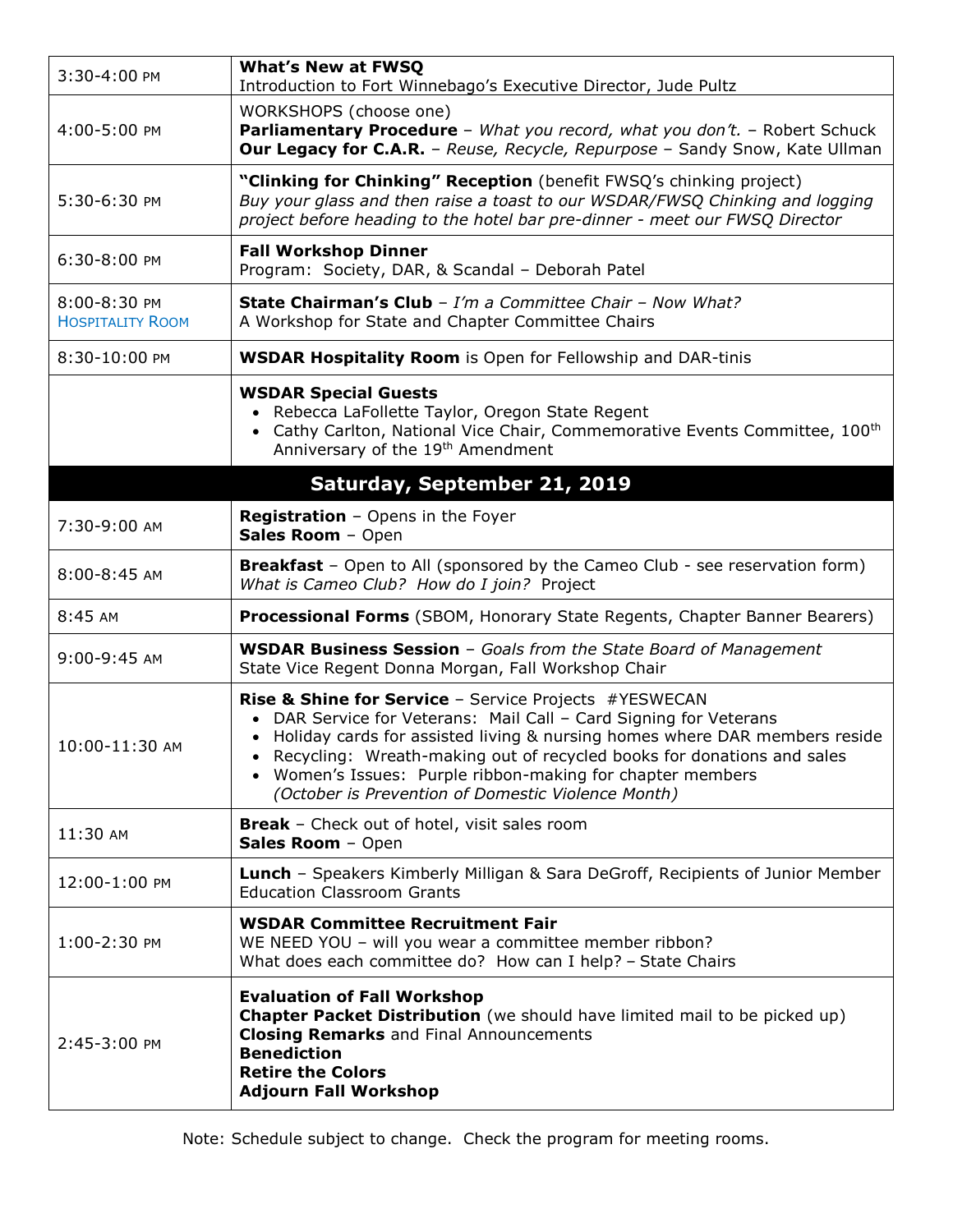## **REGISTRATION & RESERVATIONS**

 $C$ <sub>ICTE</sub>

| <b>NLUIJILN</b><br><b>NOW</b><br><b>Registration Deadline:</b><br><b>September 8</b> | Registrant's Name:<br>Address:<br>City/Zip: |                                                                                                                                                                                                                               |  |
|--------------------------------------------------------------------------------------|---------------------------------------------|-------------------------------------------------------------------------------------------------------------------------------------------------------------------------------------------------------------------------------|--|
| Home Phone: ________________________                                                 |                                             | Chapter:                                                                                                                                                                                                                      |  |
| Cell Phone:                                                                          |                                             | Guest's Name: The Contract of the Contract of the Contract of the Contract of the Contract of the Contract of the Contract of the Contract of the Contract of the Contract of the Contract of the Contract of the Contract of |  |
| Email:                                                                               |                                             |                                                                                                                                                                                                                               |  |

All Daughters attending (excluding "white" pages\*, HODARs, and invited guests of SBOM) shall pay Registration Fee to participate in Fall Workshop or if attending any meals.

| \$20                                                                                                                                                                                                                                                                                                                  |  |
|-----------------------------------------------------------------------------------------------------------------------------------------------------------------------------------------------------------------------------------------------------------------------------------------------------------------------|--|
| $\frac{1}{2}$<br>______Page (no charge)                                                                                                                                                                                                                                                                               |  |
| $\frac{1}{2}$<br>______Page (no charge)                                                                                                                                                                                                                                                                               |  |
| $\frac{1}{2}$<br>______Page (no charge)                                                                                                                                                                                                                                                                               |  |
| $\frac{1}{2}$<br>______Page (no charge)                                                                                                                                                                                                                                                                               |  |
| ______Page (no charge)<br>$\frac{1}{2}$                                                                                                                                                                                                                                                                               |  |
| $\sim$                                                                                                                                                                                                                                                                                                                |  |
| \$                                                                                                                                                                                                                                                                                                                    |  |
| s                                                                                                                                                                                                                                                                                                                     |  |
| $\sim$<br><b>Member Check</b><br><b>Chapter Check for Sales Table</b><br>S.                                                                                                                                                                                                                                           |  |
| Due to food reservation deadlines,<br>no late registrations with meal choices can be<br>allowed. Please plan accordingly.<br>Meals are not transferable.<br>No refunds can be issued.<br>If you wish to forfeit or give your meal away,<br>you MUST contact Cindy Scherwinski<br>(715/340-0931 or anahar@charter.net) |  |
|                                                                                                                                                                                                                                                                                                                       |  |